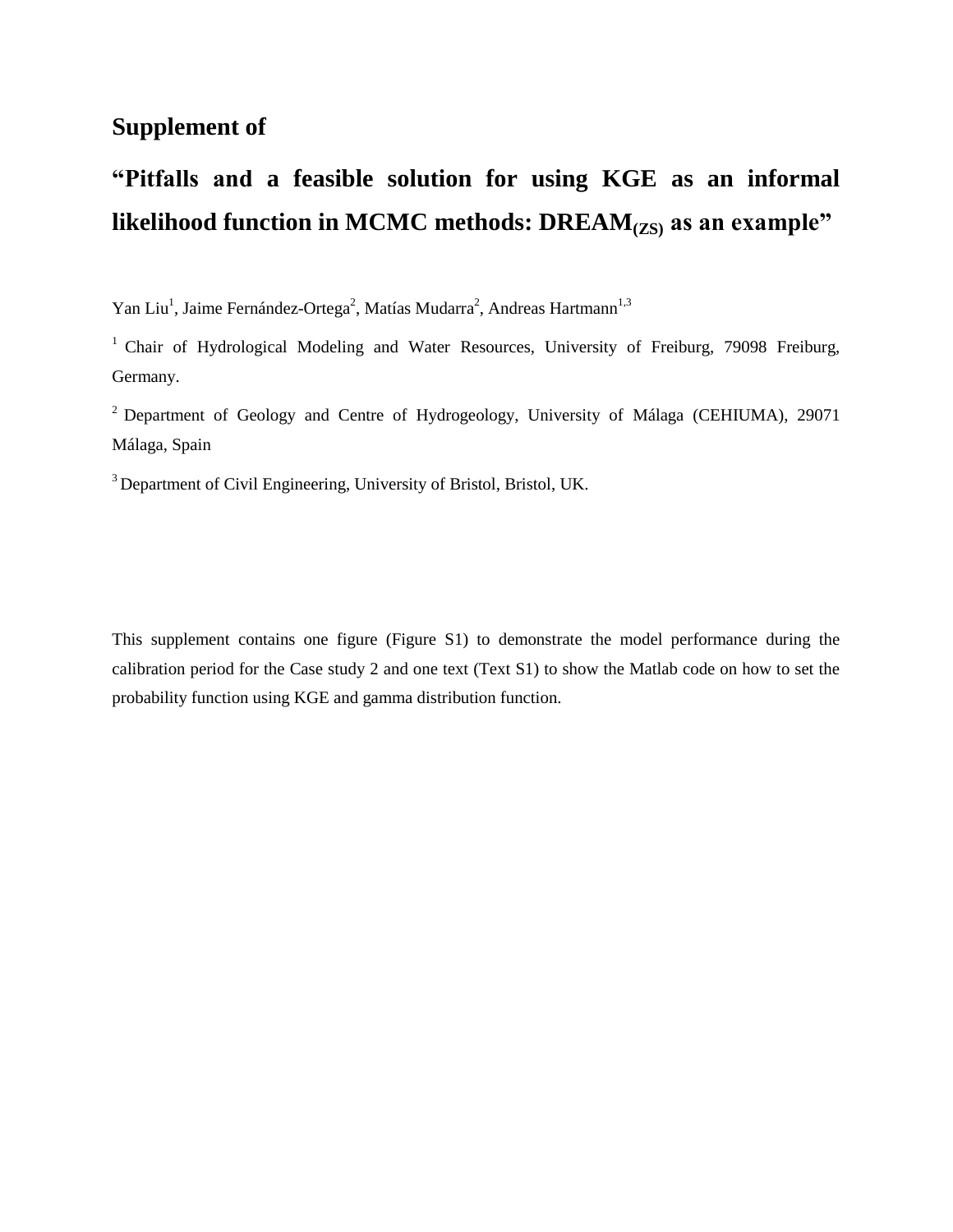## **Figure S1**



**Figure S1** General performance (KGE), variability (*α*), non-scaled bias (*β*) and correlation (*r*) for total flow, low flow (smaller than  $10<sup>th</sup>$  percentile of observed discharge) and high flow (larger than  $90<sup>th</sup>$  percentile of observed discharge) during the calibration period using the original KGE (*KGEori*) as the likelihood function, the formal likelihood function RMSE, and our approach using KGE and gamma distribution to derive probability density (*KGEgamma*) with varying amount of observations (1-year to 10-year) in calibration, for instance, calibration with 1 year observations is shown as Cal=1yr. The boxplot shows the performance of the last 25% of all simulations, which is used to approximate the "true" system behavior in DREAM<sub>(ZS)</sub>. The optimal value for KGE,  $\alpha$ ,  $\beta$  and  $r$  is one, and the closer to one the better the performance.